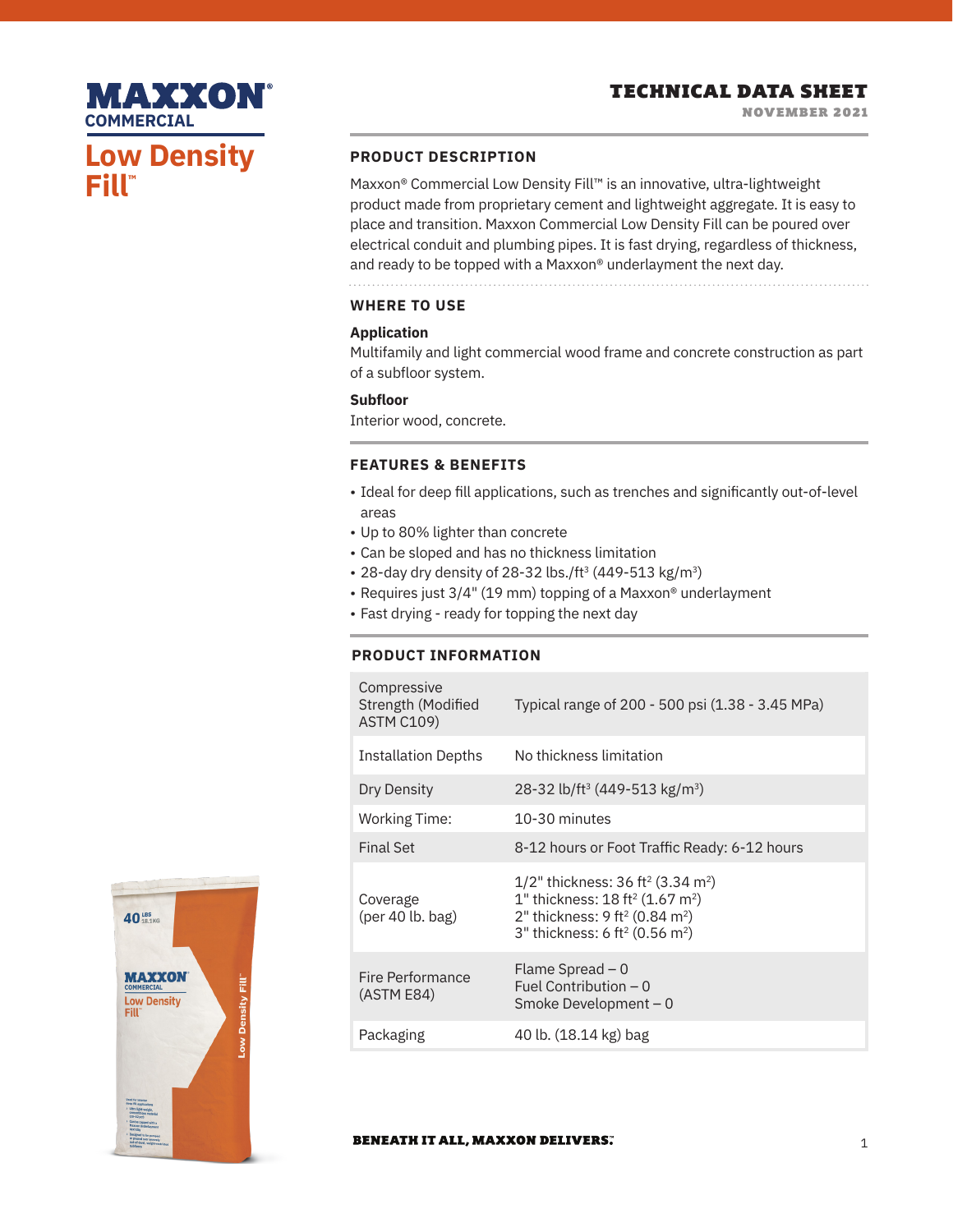# MAXXON **COMMERCIALLow Density Fill™**

### **INSTALLATION**

For all subfloors, building interior and floor should be maintained above 50 °F (10 °C) for at least 24 hours prior to installation and until underlayment has set. There should be no air movement until Maxxon Commercial Low Density Fill has set, then provide adequate air movement by opening windows to hasten fill drying. Minimize direct sunlight during the pour and through the next 72 hours.

Follow Radiant Panel Association (RPA) recommendations at radiantprofessionalsalliance.org and turn off radiant heating systems 24 hours prior to and after pouring Maxxon Commercial Low Density Fill. Plumbing or electrical penetrations should be packed with insulation and sealed.

Refer to Maxxon's Building Conditions Guide for more information.

. . . . . . . . . . . . . . . . . . . .

#### *Wood Subfloor Preparation*

Wood subfloors must be structurally sound, clean and free of dust and contaminants. For best results, use a vacuum with a HEPA filter.

Wood subfloors must be primed with a Maxxon® floor primer prior to Maxxon Commercial Low Density Fill application.

*For more general information regarding priming instructions, please refer to Maxxon's Design and Installation guide or contact Maxxon Corporation.*

# **Tools**

- Mixing drum (15 gallon)
- 1 gallon measuring tool
- High-speed mixing drill (850 rpm)
- Jiffy Mixer (preferred) or egg-beater mixing paddle
- Gauge rake
- Smoother/spreader
- Non-metallic cleated shoes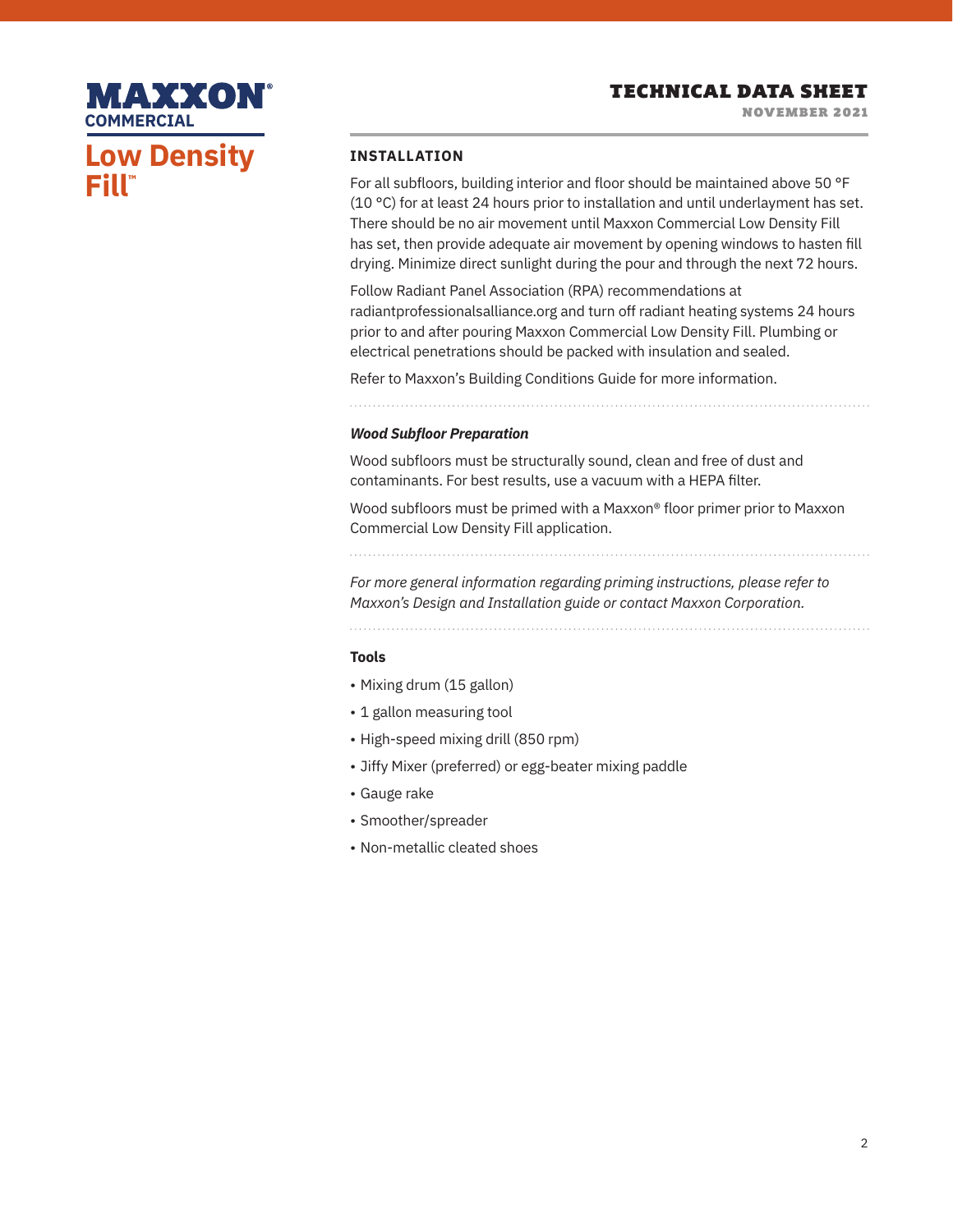NOVEMBER 2021



#### **INSTALLATION** *Continued*

#### *Fill Application*

Maxxon Commercial Low Density Fill with a Maxxon underlayment topping is a two-day application procedure.

### *Day 1: Pumping/Pouring Maxxon Commercial Low Density Fill*

#### *Mixing*

Mix 2.3–2.6 gal. (8.7-9.8 L) of water per 40 lb. (18.1 kg) bag of Maxxon Commercial Low Density Fill. Do not over water. Combine Maxxon Commercial Low Density Fill beaded powder and water using a high-speed mixer (850 rpm) with a Jiffy Mixer.

Maxxon Commercial Low Density Fill contains lightweight beads which can scatter with fast mixing before the cement is completely wetted. To minimize bead scatter, start with a moderate mixing speed and cover the barrel top with the empty cement bag.

#### *Pump/Pour*

Pump or pour Maxxon Commercial Low Density Fill onto primed subfloor. Immediately after placing Maxxon Commercial Low Density Fill, spread material using a suitable gauge rake adjusted to the desired thickness and follow with a suitable smoother.

For pumping instructions, please contact Maxxon Corporation.

### *Day 2: Topping Maxxon Commercial Low Density Fill with Maxxon Underlayment*

Maxxon Commercial Low Density Fill is typically ready for foot traffic in 6–12 hours. Prior to topping Maxxon Commercial Low Density Fill with Maxxon underlayment, you must first prime with Maxxon® Multi-Use Acrylic Primer or Maxxon® Commercial Fortify™ Primer. After primer dries, install Maxxon underlayment at a minimum of 3/4" (19 mm). Refer to the corresponding literature on Maxxon.com for more information.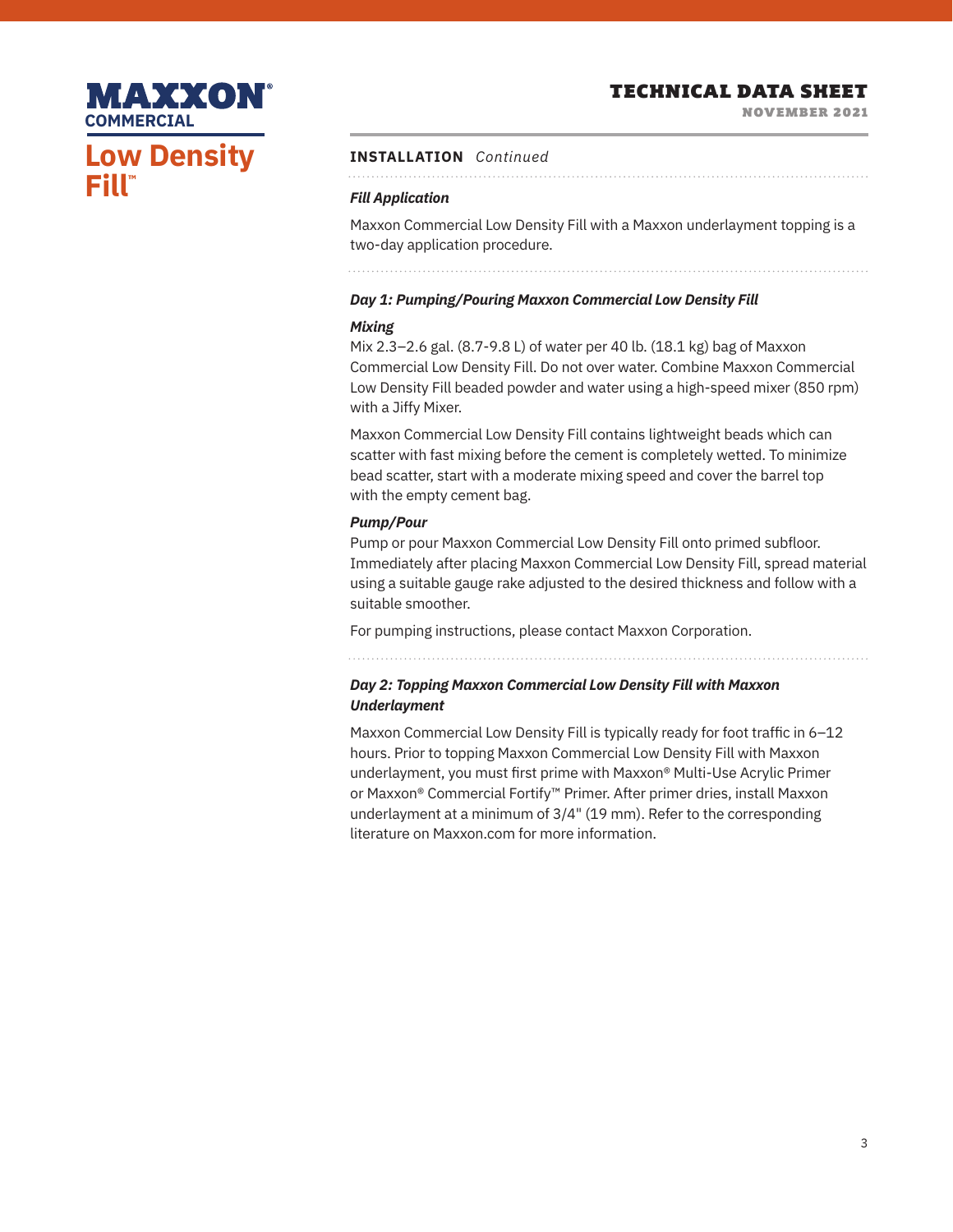NOVEMBER 2021

# **MAXXON® COMMERCIALLow Density Fill™**

### **LIMITATIONS**

For questions regarding these limitations or for applications other than those described herein, contact Maxxon Corporation at (800) 238-8461.

- 1. For interior use only. If Maxxon Commercial Low Density Fill will be installed prior to doors and windows, contact Maxxon Corporation.
- 2. For on or below grade applications, contact Maxxon Corporation.
- 3. Maxxon Commercial Low Density Fill is not intended to bond to wet subfloors. It is not a vapor or moisture barrier. Never install a moisture barrier product over Maxxon Commercial Low Density Fill. Do not use where this product will come in prolonged contact with, or repetitive exposure to, water or water vapor.
- 4. It is the responsibility of the general contractor to complete moisture testing before Maxxon Commercial Low Density Fill is installed. If testing is necessary, use the methods specified by the flooring manufacturer, typically ASTM F710. If the MVER exceeds 5 lbs. (2.3 kg $/1,000$  ft<sup>2</sup> (92.9 m<sup>2</sup>)/24 hours or an RH greater than 80%, treat the concrete subfloor with Maxxon® Commercial MVP One Moisture Mitigation Primer or Maxxon® Commercial MVP Two-Part Epoxy. If the flooring manufacturer specifies more stringent moisture limitations or practices, they must be followed. Contact Maxxon Corporation for further information.
- 5. All subfloors above crawl spaces must be protected by a vapor barrier. Special instructions must be followed when applying Maxxon Commercial Low Density Fill to plastic vapor barriers, over particleboard, chipboard, hardboard such as Masonite®, Lauan panels, metal, asbestos, or any other non-dimensionally stable materials. Contact Maxxon Corporation for more information.
- 6. Turn off radiant heating systems 24 hours prior to and after installation.
- 7. Do not clean the subfloor with oil-based or silicone-based sweeping compounds. These compounds leave a film on the subfloor surface that will interfere with bond development. Instead, use a vacuum with a HEPA filter to clean the subfloor.
- 8. For applications where organic adhesives, asphalt, coal-tar based adhesives and other oil-based contaminants are found, contact Maxxon for proper remediation methods.
- 9. Maxxon Commercial Low Density Fill may be scheduled before or after installation of drywall. For pouring before drywall, contact Maxxon Corporation.
- 10. Maxxon underlayments are non-structural and therefore cannot be expected to reinforce structurally deficient subfloors. The structural floor should be adequate to withstand design loads with deflection limitations of L/360. Some floor coverings may require more restrictive deflection limits. Determining the appropriate structural design of the floor is not the responsibility of Maxxon nor the Maxxon applicator.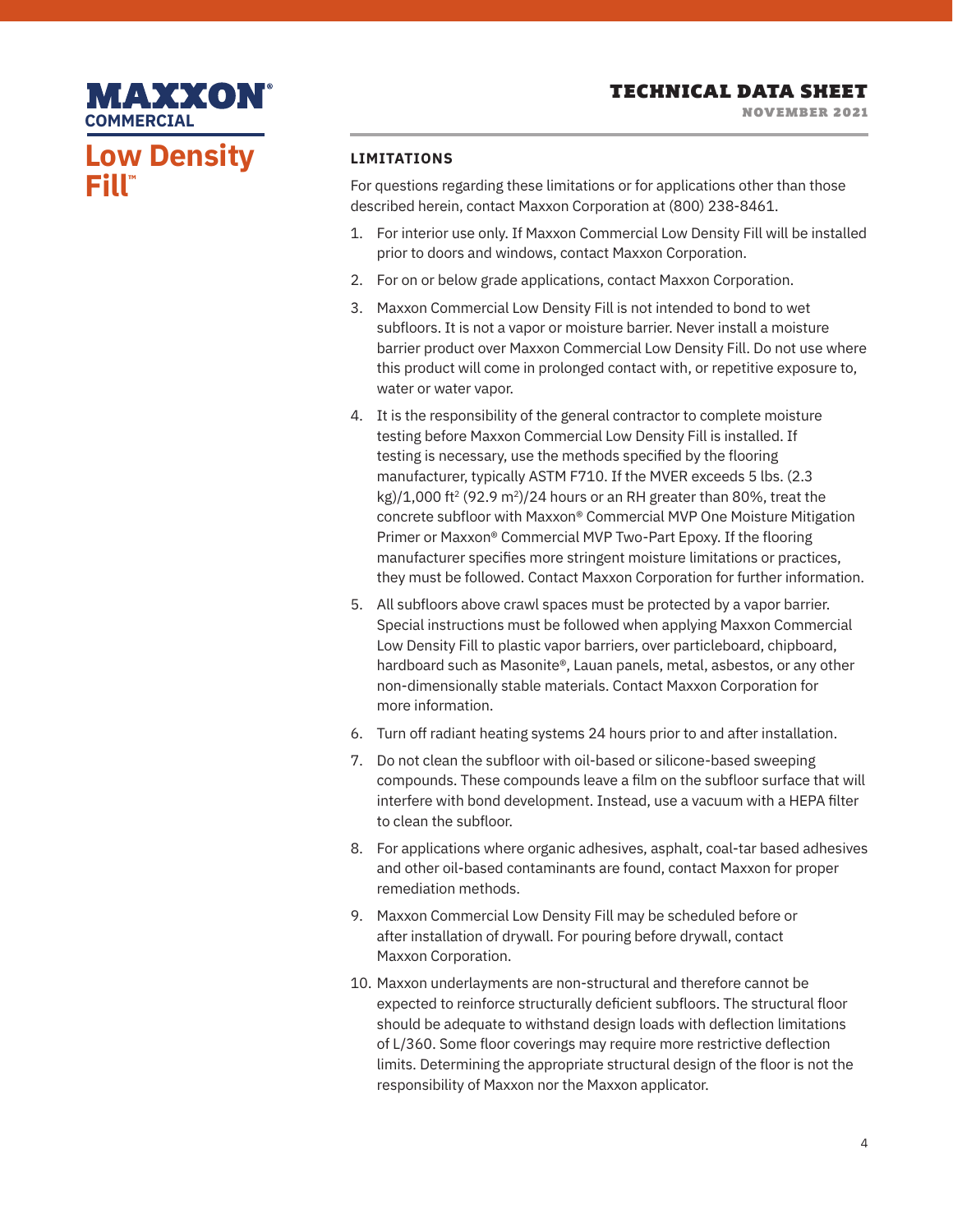NOVEMBER 2021

# **MAXXON® COMMERCIALLow Density Fill™**

### **LIMITATIONS** *Continued*

- 11. Respect active control joints. Always ensure such joints are honored completely through Maxxon Commercial Low Density Fill. In cases where control or expansion joints are not present in the subfloor, or cracking has occurred due to slab movement, consult a structural engineer.
- 12. Avoid walking on installed surface until set, typically within 6-12 hours.
- 13. Maxxon Commercial Low Density Fill must be capped with Maxxon underlayment. Maxxon underlayment can installed the next day, then 24 hours after the installation of Maxxon underlayment over Maxxon Commercial Low Density Fill, trade traffic may resume. After trades resume, Maxxon underlayments may be exposed to rolling dynamic loads. To limit damage where Maxxon underlayments will be subjected to heavy wheeled or concentrated loads, place temporary wood planking over Maxxon Underlayments.
- 14. Prior to floor-covering installation, a moisture test of the Maxxon underlayment topping over Maxxon Commercial Low Density Fill is highly recommended. When testing for dryness, use ASTM F2659. The moisture content should not exceed 5%. If the Maxxon underlayment pour is greater than 2" (51 mm), test using ASTM F2170. The RH should not exceed 80%. Do not install floor goods until those limitations are met. If the flooring manufacturer specifies more stringent moisture limitations, they must be followed. Reference Maxxon® Underlayment & Finished Floor Goods Installation Procedures brochure at Maxxon.com.
- 15. Maxxon Commercial Low Density Fill cannot be used as part of a wear surface system.

# **FLOOR COVERING CONSIDERATIONS**

Floor goods can be installed once the Maxxon underlayment passes a moisture test. See Limitation 14. Refer to Maxxon Underlayment & Finished Floor Goods Installation Procedures brochure at Maxxon.com.

# **STORAGE AND DISPOSAL**

Store in original sealed packaging in a cool, dry environment and protect from humidity and water. Recommended storage temperature range of 50 - 100 °F (10 - 38 °C). Dispose of contents and container in accordance with all applicable regulations.